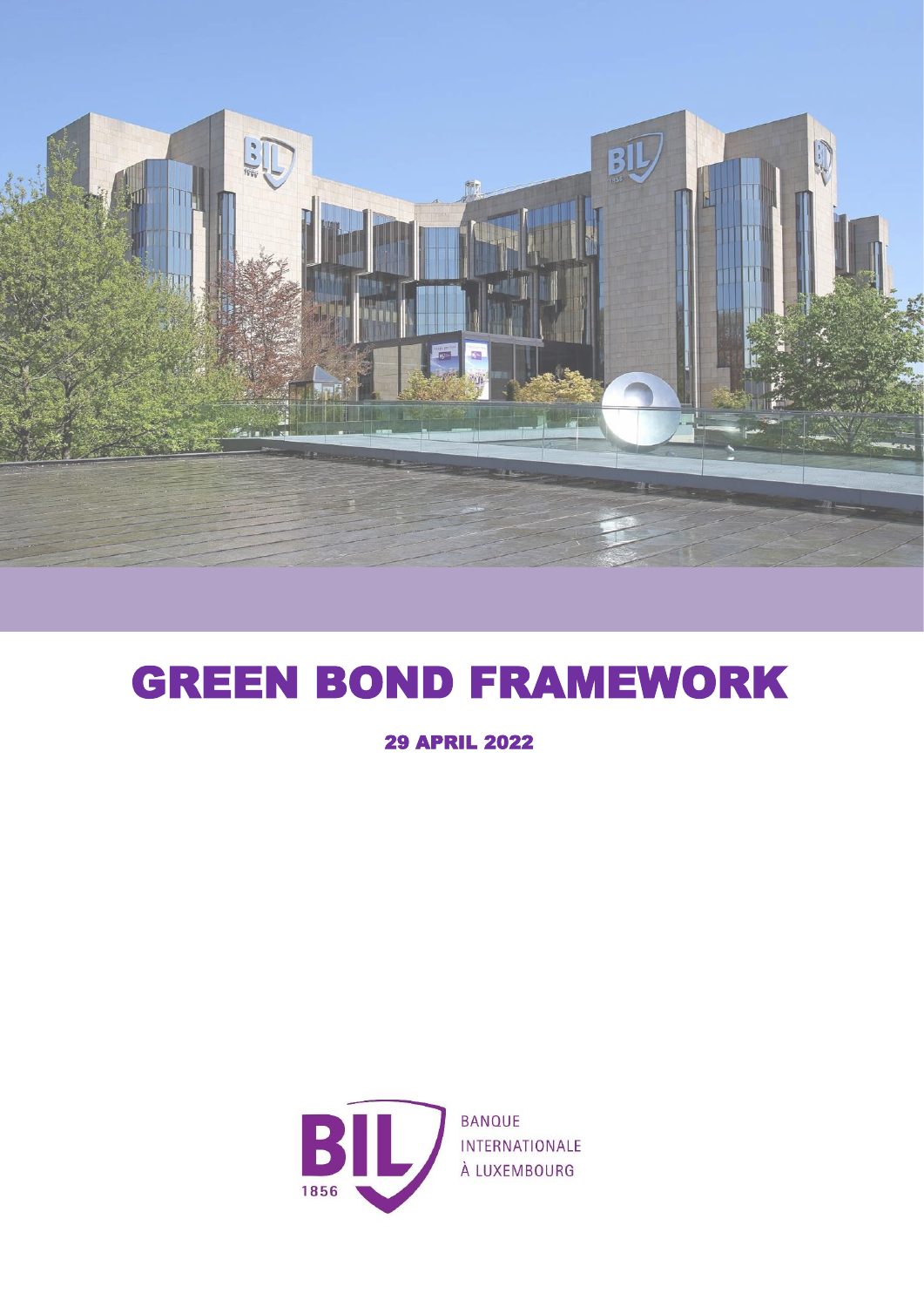### **Contents**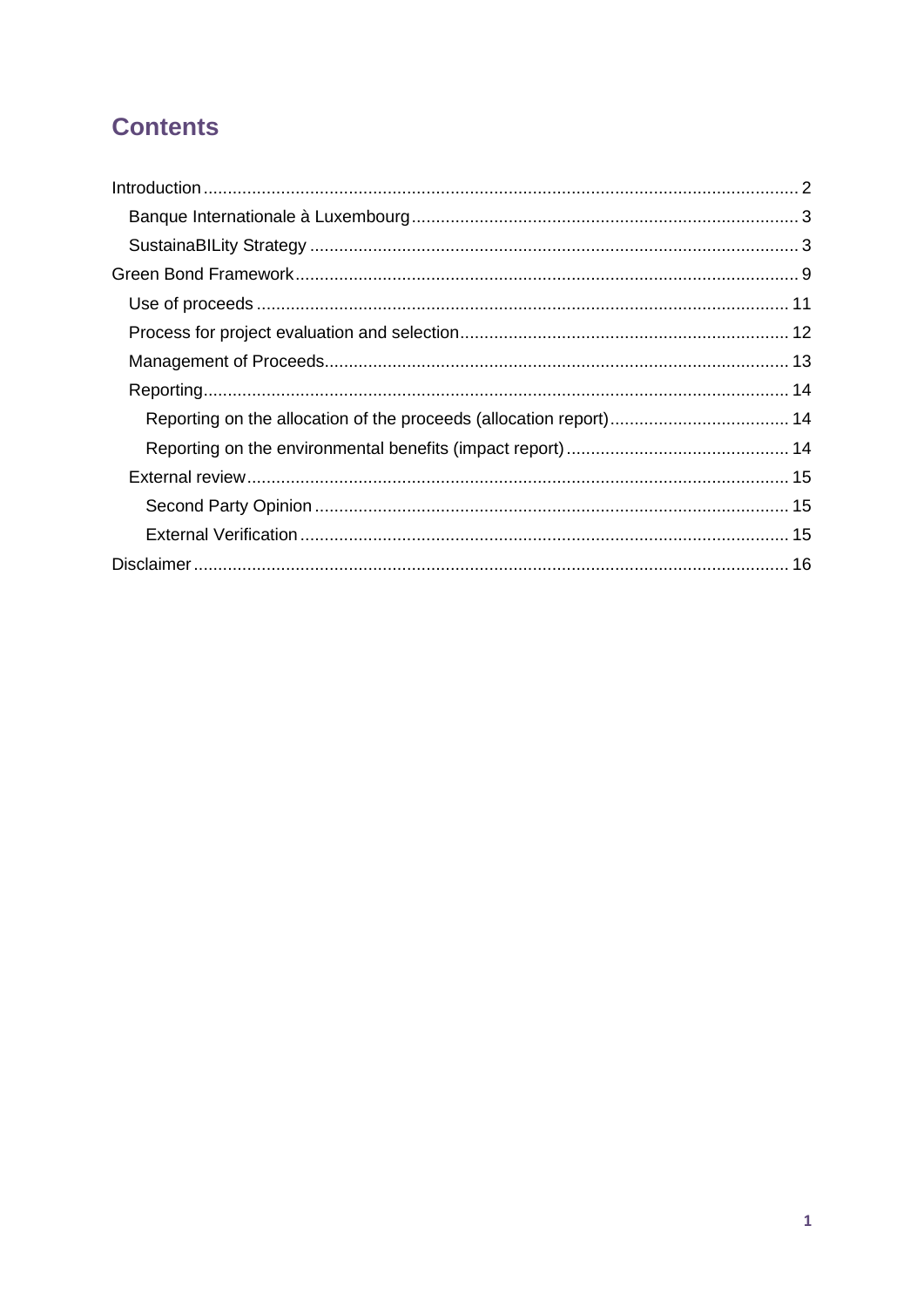<span id="page-2-0"></span>INTRODUCTION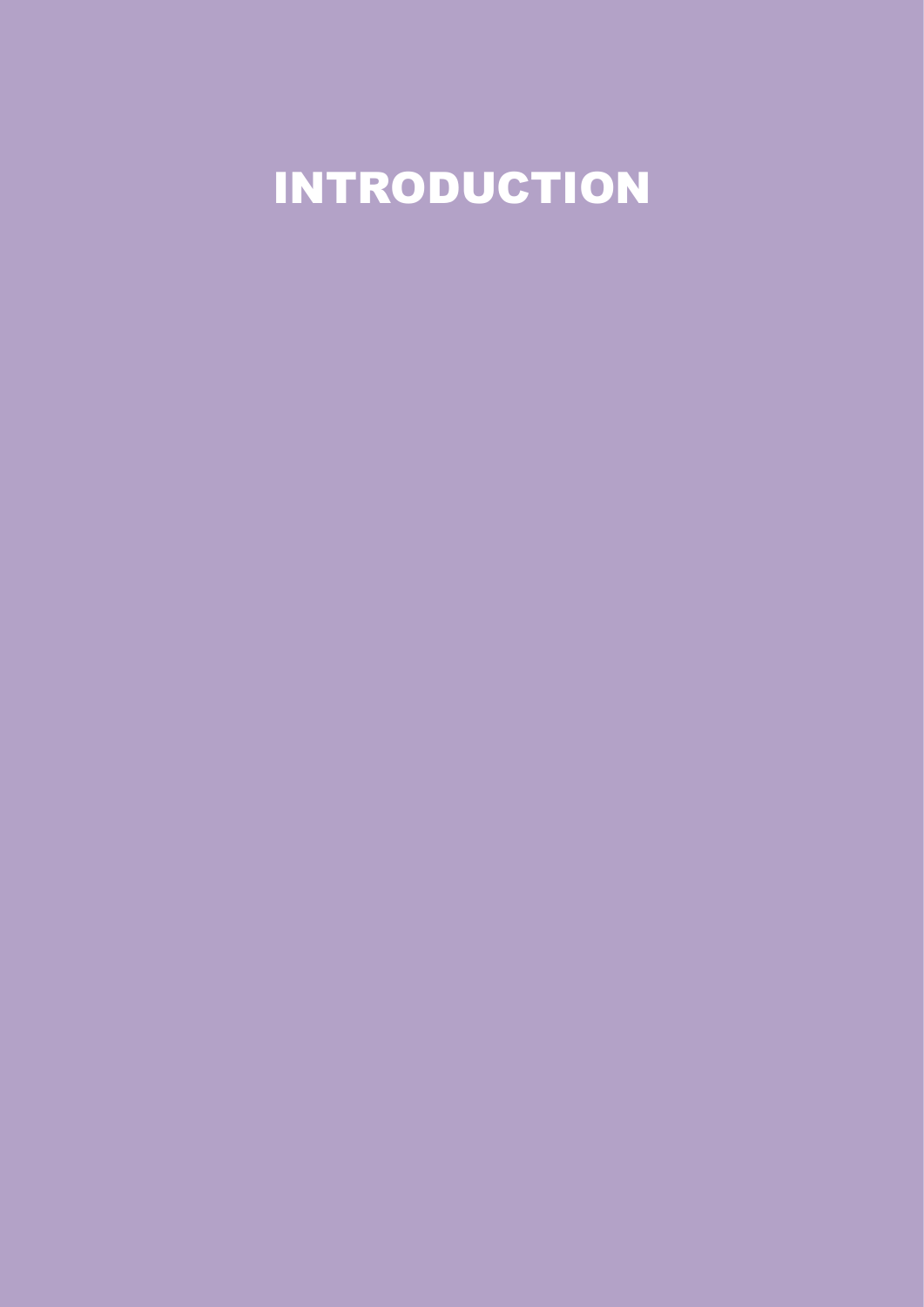#### <span id="page-3-0"></span>**Banque Internationale à Luxembourg**

Founded in 1856, Banque Internationale à Luxembourg (BIL) is the oldest multi-business bank in Luxembourg. Recognised as a cornerstone of the Luxembourg financial sector, the Bank plays an active role in the financing and development of the Luxembourg economy and its neighbouring regions.

BIL provides retail, private, corporate and institutional banking, as well as treasury and financial market services. BIL has trading floors in Luxembourg and Zurich and has dedicated wealth management offices in Luxembourg, Switzerland and China.

As Luxembourg's third largest bank in terms of market share, BIL is considered a systemically important institution by the European Central Bank. Since 2018, BIL is majority owned, 90% by Legend Holdings Corporation and 10% by the Grand Duchy of Luxembourg.

With over 2,000 employees and thanks to its local and international network, BIL offers innovative, customised financial services that contribute to growth in private and corporate wealth as well as helping businesses to flourish and supports financial professionals in developing their activities.

BIL believes that in order to offer a healthy and sustainable business environment, Luxembourg must be able to support a climate of economic and social well-being.

The Bank has always fostered economic growth in Luxembourg and the Greater Region by providing financial support to a range of projects. Whether directly or indirectly, its CSR policy affects clients, employees, service providers and shareholders, as well as the society as a whole.

#### <span id="page-3-1"></span>**SustainaBILity Strategy**

As a major bank in Luxembourg and aware of its role in contributing to a balanced economic growth and the construction of a more sustainable and ecological economy, BIL has defined in 2021 its SustainaBILity Strategy<sup>1</sup>, integrating fully the bank's "Energise Create Together" 2025 Strategy. This SustainaBILity Strategy is built on 4 pillars of commitment and responsibility *(as described below)*, which will progressively guide BIL's strategic decisionmaking and day-to-day management.

Its definition was based on an extensive engagement plan that has involved the bank's key stakeholders, including its customers (retail, wealth and corporate), employees and shareholders.

BIL has decided to link those pillars with the UN Sustainable Development Goals (SDG) and position them at the core of its sustainable strategy. The bank has selected 9 Sustainable Development Goals (SDGs) for which it is committed to make tangible contributions.

<sup>1</sup> <https://www.bil.com/CSR/index.html>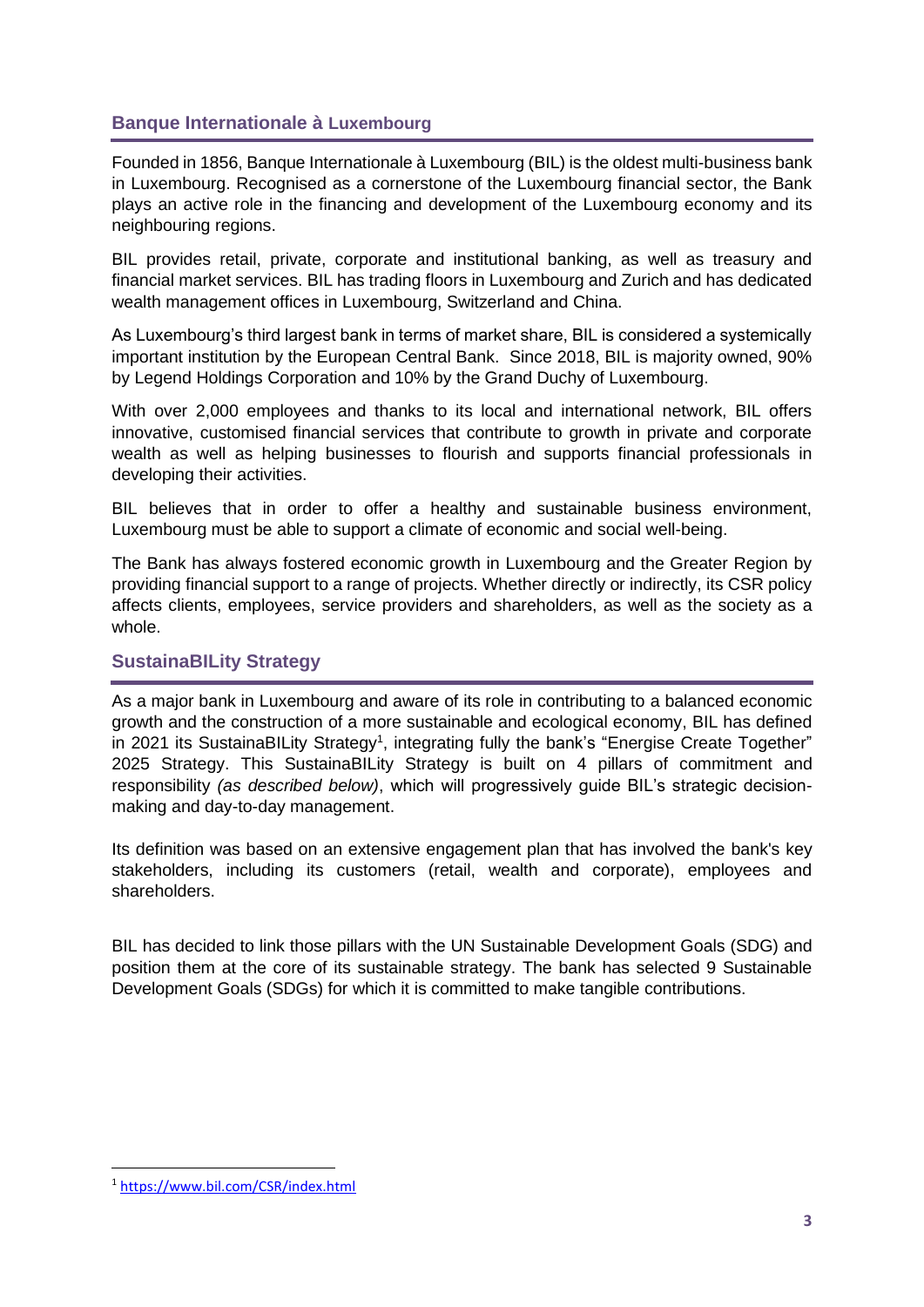

Since the approval of its SustainaBILity Strategy, more than 40 initiatives have been launched in line with these 4 pillars and the UN SDGs. As a result, 2021 marked a real turning point in BIL's sustainability transformation. BIL's ambition is to set clear quantitative targets for the implementation of this new strategy and its follow-up.

#### Sustainable Governance and Strategy

To make sure public commitments are translated into a business strategy, embedded into business-as-usual processes, and then monitored and managed across a wide range of departments, a real transformation programme, know internally under the "Towards Sustainability Programme" has been implemented.

The programme is led by the Head of Sustainable Development who reports directly to the Executive Committee Member in charge of the Bank's Strategy. The Group Head of Sustainable Development ensures the proper application of the sustainability policy at BIL, coordinates the Sustainability Steering Committee, ensures dialogue with stakeholders, and organizes the non-financial reporting, in line with the Global Reporting Initiative (GRI) standards<sup>2</sup>. The department also aims to ensure the consistency of the "responsible" initiatives launched within the bank's various areas of activity, thereby contributing to the local and international objectives of a more sustainable world.

BIL's recent sustainability strategy priority was to comply to new European ESG regulations starting with the European Regulation (EU) 2019/2088, the so-called Sustainable Finance Disclosure Regulation (SFDR). In this context BIL published on its website<sup>3</sup> in 2021 its

<sup>2</sup> <https://www.bil.com/CSR/reports.html>

<sup>3</sup> [https://www.bil.com/fr/groupe-](https://www.bil.com/fr/groupe-bil/documentation/Documents/BIL_SustainablePortfolioManagementFramework_09_21_EN.pdf)

[bil/documentation/Documents/BIL\\_SustainablePortfolioManagementFramework\\_09\\_21\\_EN.pdf](https://www.bil.com/fr/groupe-bil/documentation/Documents/BIL_SustainablePortfolioManagementFramework_09_21_EN.pdf)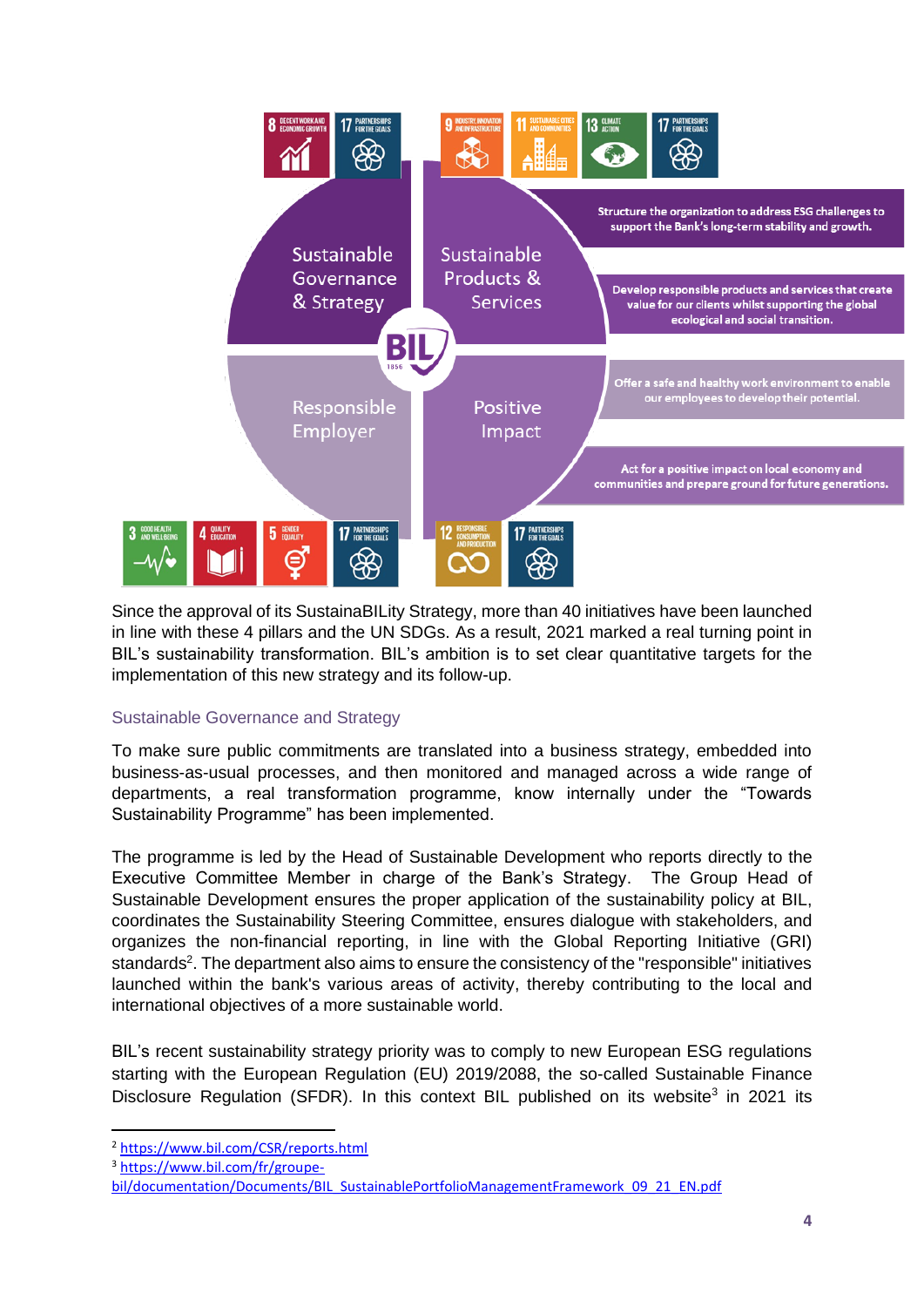Sustainable and Responsible Investment Statement, describing how sustainability risks are integrated into its investment decision processes via an exclusion list targeting individual companies and countries and by integrating Environmental, Social and Governance considerations into its investment products and services.

BIL is also working towards addressing the requirements of phase 2 of SFDR as well as the assessment of clients' ESG preferences as required by the Delegated Regulations amending organisational requirements (including suitability assessments) under the Markets in Financial Instruments Directive (MiFID II) and Insurance Distribution Directive (IDD) Delegated Regulations.

Furthermore, in 2021, BIL has become an official Signatory of the *UN Global Compact* and *UN Principles for Responsible Banking (UN PRBs)* – a single framework for a sustainable banking industry developed through a partnership between banks worldwide and the United Nations Environment Programme Finance Initiative (UNEP FI).



To fulfil its commitment to the UN Principles for Responsible Banking, BIL is required to undertake the following steps:

- To measure where BIL has significant positive and negative impacts on society, the environment and the economy inside core business areas;
- To identify where BIL can realize the greatest positive impacts and reduce significant negative impacts;
- To set and implement SMART targets on where it has the most significant impact;
- To publicly report on its progress.

BIL's Sustainable and Responsible Investment Statement also applies to the Bank's Investment Portfolio, as it is committed to integrate environmental and social due diligence into its investment process, notably by excluding potential investments that do not respect ESG principles. Furthermore, the portfolio guidelines include a minimum target portion of investments into green, social and sustainable bonds which must be at least 30% by the end of 2025<sup>4</sup>.

The Bank has also started to implement EU recommendations on the handling of ESG risks. The primary focus was on defining a robust risk cartography, which will form the basis for further progress, mainly the definition of the Bank's ESG risk governance, the revision of its risk management frameworks, including stress-testing exercises.

<sup>&</sup>lt;sup>4</sup> As of 31<sup>st</sup> December 2021 Green, Social and Sustainable bonds account for 10.5% of the total Portfolio, for a total amount of EUR 800 million.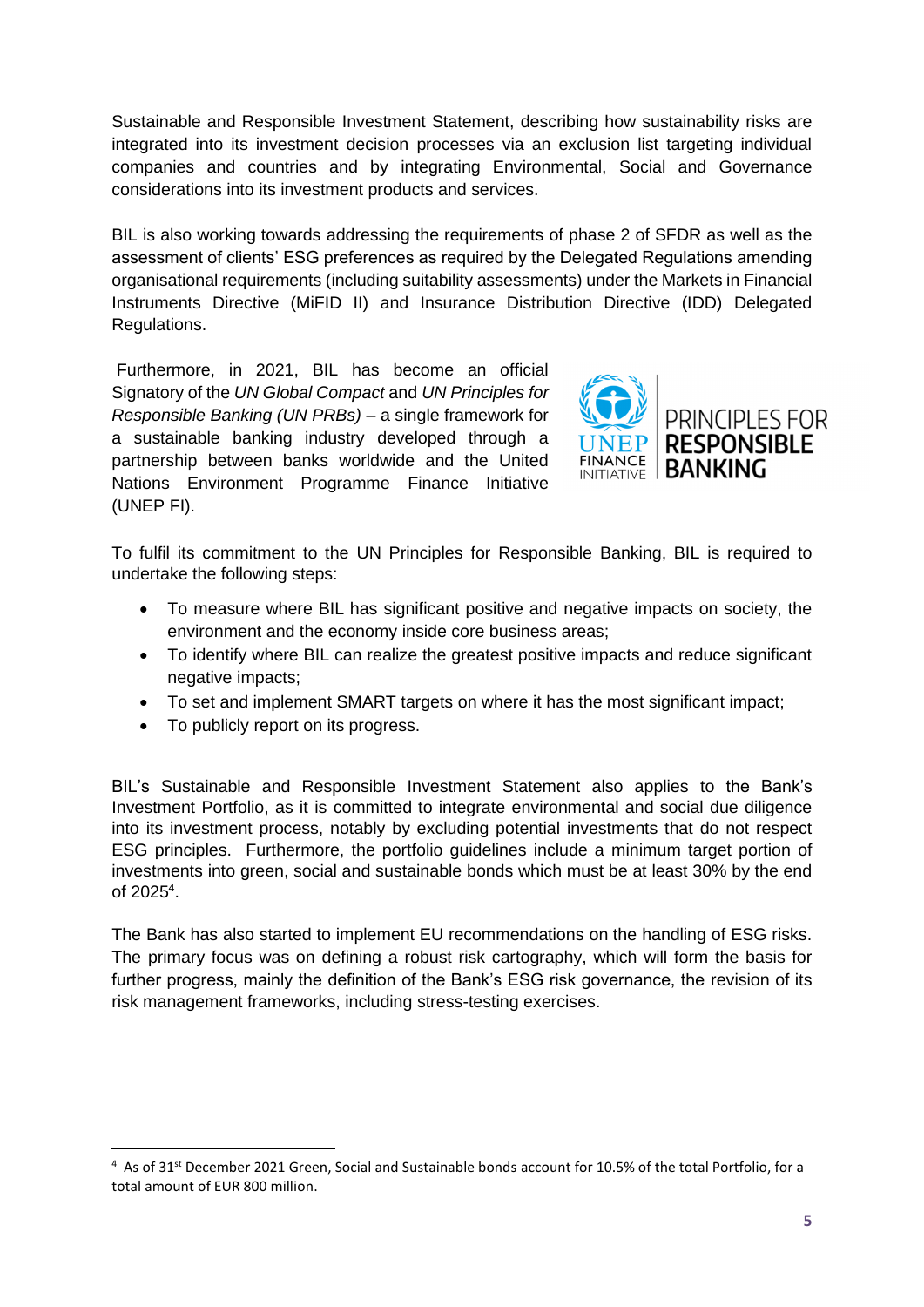#### Sustainable Products and Services

In line with the second pillar of its SustainaBILity strategy, BIL is continuously working on the development of its product offering, which is an essential lever for taking action and having a positive impact.

In this context, BIL already offers a range of sustainable loans:

- **Climate Loans** (at a reduced rate and zero rate): loans subsidized by the Luxembourg State to promote energy renovations ;
- **Photovoltaic Loans:** a dedicated product and a preferential rate focused on the financing of solar panel installations (especially for retail customers) ;
- **Consumer loans, cars loans and leasing:** BIL offers preferential rates for financing an ecofriendly vehicle (electric and hybrid).

At the end of 2021, four of the BIL Invest Sicav Patrimonial sub-funds, promote Environmental and/or Social characteristics within the meaning of Article 8 of the SFDR and had obtained the Luxembourg Finance Labelling Agency (LuxFLAG) ESG label for a period of one year, with the ambition to extend this strategy to additional funds overtime.



The primary objective of the LuxFLAG ESG Label is to reassure investors that the Investment Product actually incorporates ESG (Environmental, Social, Governance) criteria throughout the entire investment process. BIL is also a founding member of LuxFLAG label.

BIL has also established a structure to efficiently address ESG issues and promote the development of its product range, joining forces with leading players, such as Candriam (since 2020) to gain access to ESG data. Today, BIL is in a position to understand and integrate ESG factors into investment choices, thereby adding an additional aspect to its risk/return analysis framework.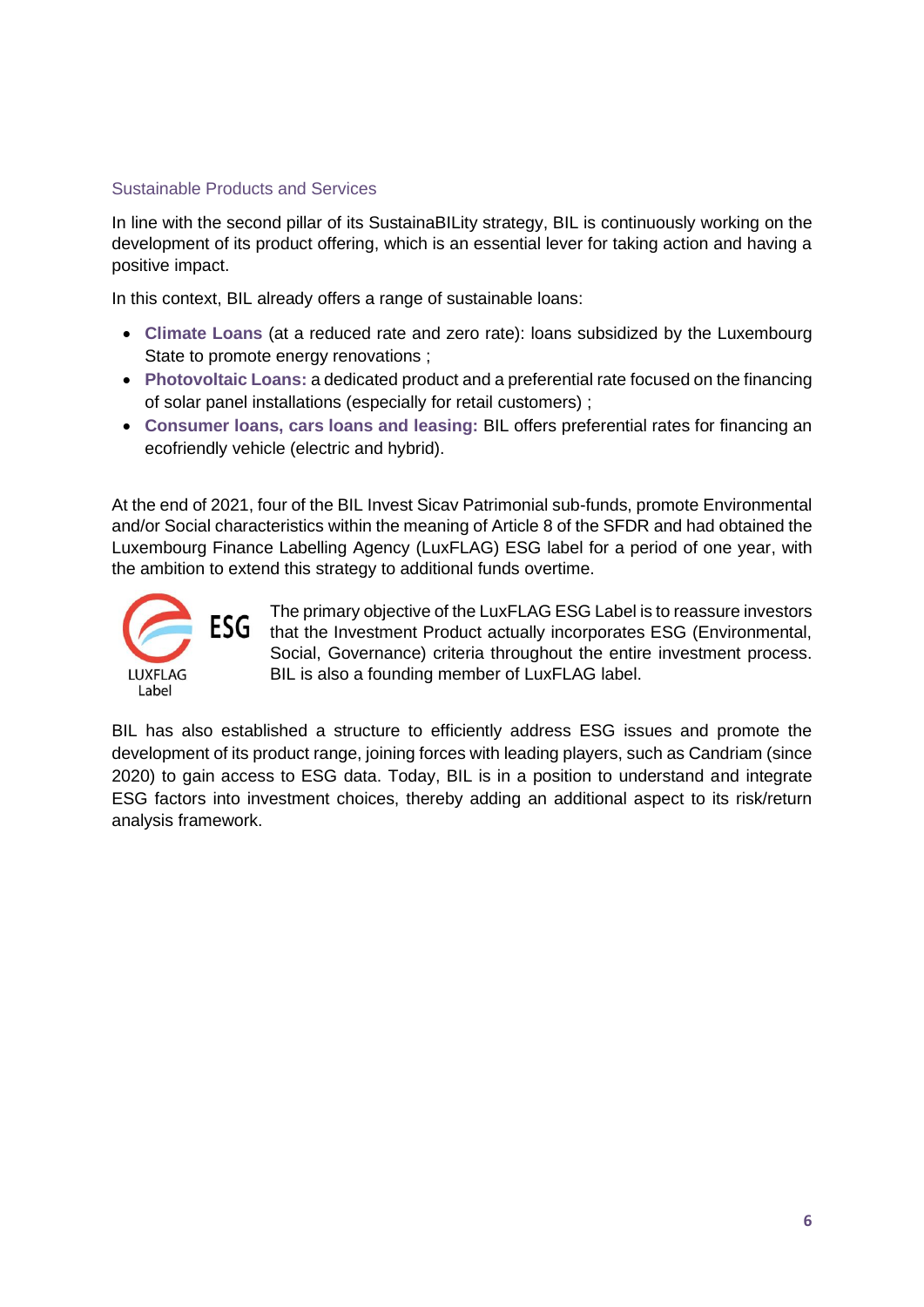#### Responsible Employer

BIL's focus is on employee development, notably focusing on sustainable training. BIL's ambition is to upskill the majority of BIL employees by offering different ESG training formats with the ambition that all financial decisions at BIL take into account climate change and that every BIL employee can develop knowledge and understanding of climate change, green finance and sustainability as relevant to their respective role within the organisation (starting with 70 'priority' employees trained in ESG in 2021).

BIL also regularly organises "Sustainability Days" to raise awareness of sustainability issues within the Bank. Following a successful first "SustainaBILity Week" launched in November 2021, the Bank will organise monthly "SustainaBILiIty Days" going forward.

Several initiatives were launched around health and well-being, with a focus on the management of the COVID-19 crisis with measures put in place at BIL to protect the Bank, its employees and its customers. the Bank is also working on the definition of an ambitious dedicated action plan on the theme of Diversity<sup>5</sup>. Continuous efforts to raise awareness of the importance of these issues among all employees and to continue to train key people are implemented. BIL is also a signatory of the Luxembourg Diversity Charter<sup>6</sup>.

Finally, the Bank participates on a recurring basis in a large number of local initiatives, mainly in the field of education and health.

#### Positive Impact

As a main financial player in Luxembourg, BIL's sustainable strategy strives to impact positively local economy and communities and to prepare ground for future generations. In that sense, for several years now, BIL has been involved into many initiatives as a founder.<sup>7</sup>

For instance, for more than 10 years, IMS (Inspiring More Sustainability), partly initiated by BIL, has been the leading network of Luxembourg companies involved in Corporate Social Responsibility (CSR) initiatives. IMS explores new solutions and concretely tests sustainable alternatives, thanks to working groups and pilot projects with positive impacts.

BIL is also a signatory of IMS Luxembourg's Zero Single-Use plastic pledge, a formal commitment to eliminate single-use plastic within the company.

BIL's CSR strategy and action plan are independently assessed, every 3 years by the Institut National pour le Développement durable et la Responsabilité sociale des entreprises (INDR, National Institute for Sustainable Development and Corporate Social Responsibility). In 2021 BIL was awarded the INDR label, which covers the activities of BIL's head office and the activities of the national subsidiaries: BIL Lease, BIL Manage Invest and Belair House.

As part of its Corporate Social Responsibility policy, BIL produces a guide for its suppliers in which BIL explains its requirements and encourages them to adopt best practices in terms of

<sup>5</sup> [https://www.bil.com/Documents/brochures/BIL\\_Diversity.pdf](https://www.bil.com/Documents/brochures/BIL_Diversity.pdf)

<sup>6</sup> <https://www.chartediversite.lu/en>

<sup>7</sup> <https://www.bil.com/CSR/index.html#initiatives>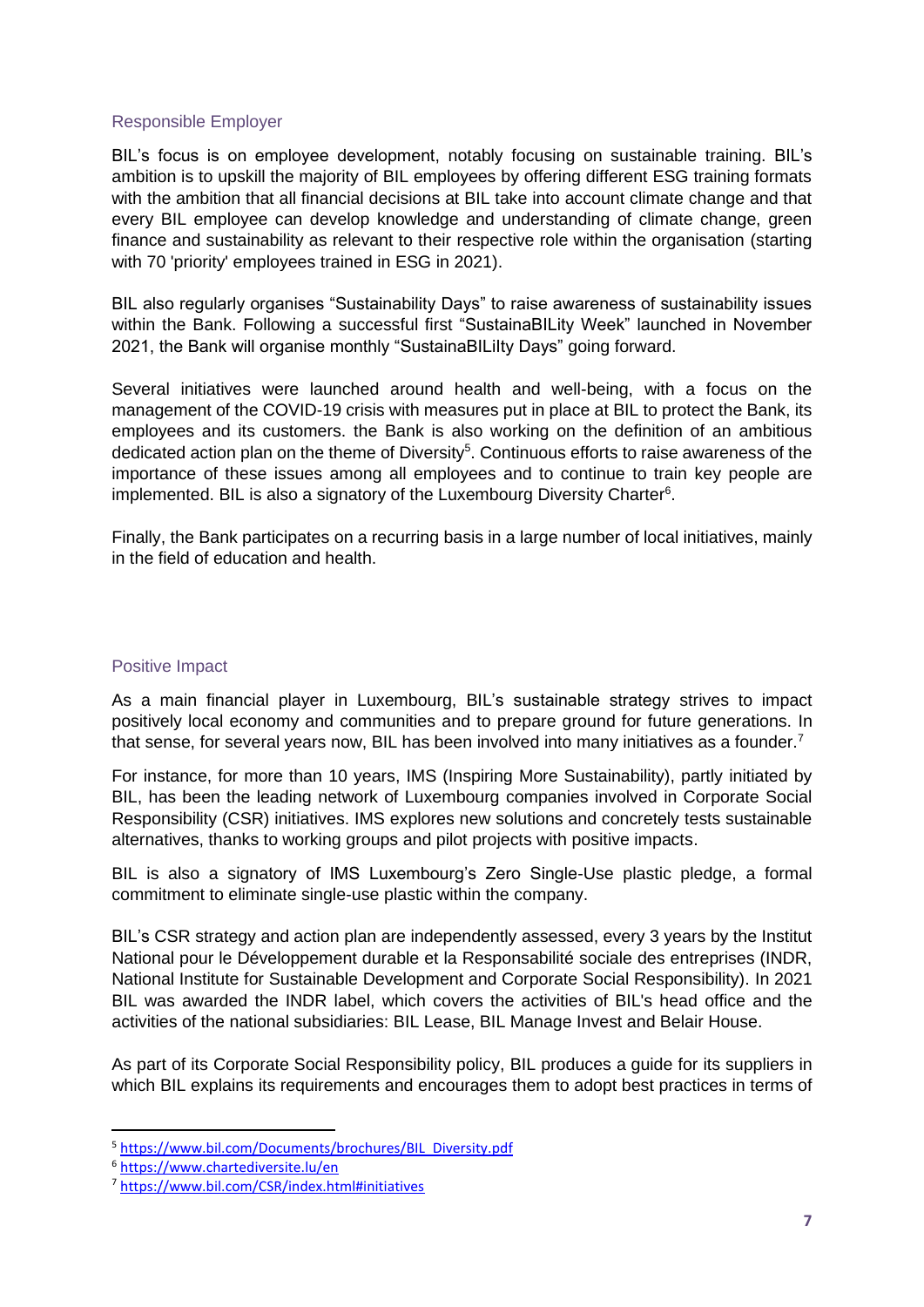respect for human rights, protecting the health and safety of their employees and respect for the environment.

Additionally, in order to deeply impact its local business environment, BIL is also a signatory to the most stringent charters in terms of corporate social responsibility, such as "SuperDrecksKëscht Fir Betriber" (SDK) environmental management label<sup>8</sup> and Collective bargaining agreement for the financial sector in Luxembourg<sup>9</sup>.

<sup>8</sup> <https://guichet.public.lu/fr/entreprises/commerce/labels/labels-ecologiques/sdk-fir-betriber.html>

<sup>9</sup> [http://www.ogbl.lu/syndicat-banques-et-assurances/files/2021/06/CCT\\_Finance\\_Banques\\_EN-cover.pdf](http://www.ogbl.lu/syndicat-banques-et-assurances/files/2021/06/CCT_Finance_Banques_EN-cover.pdf)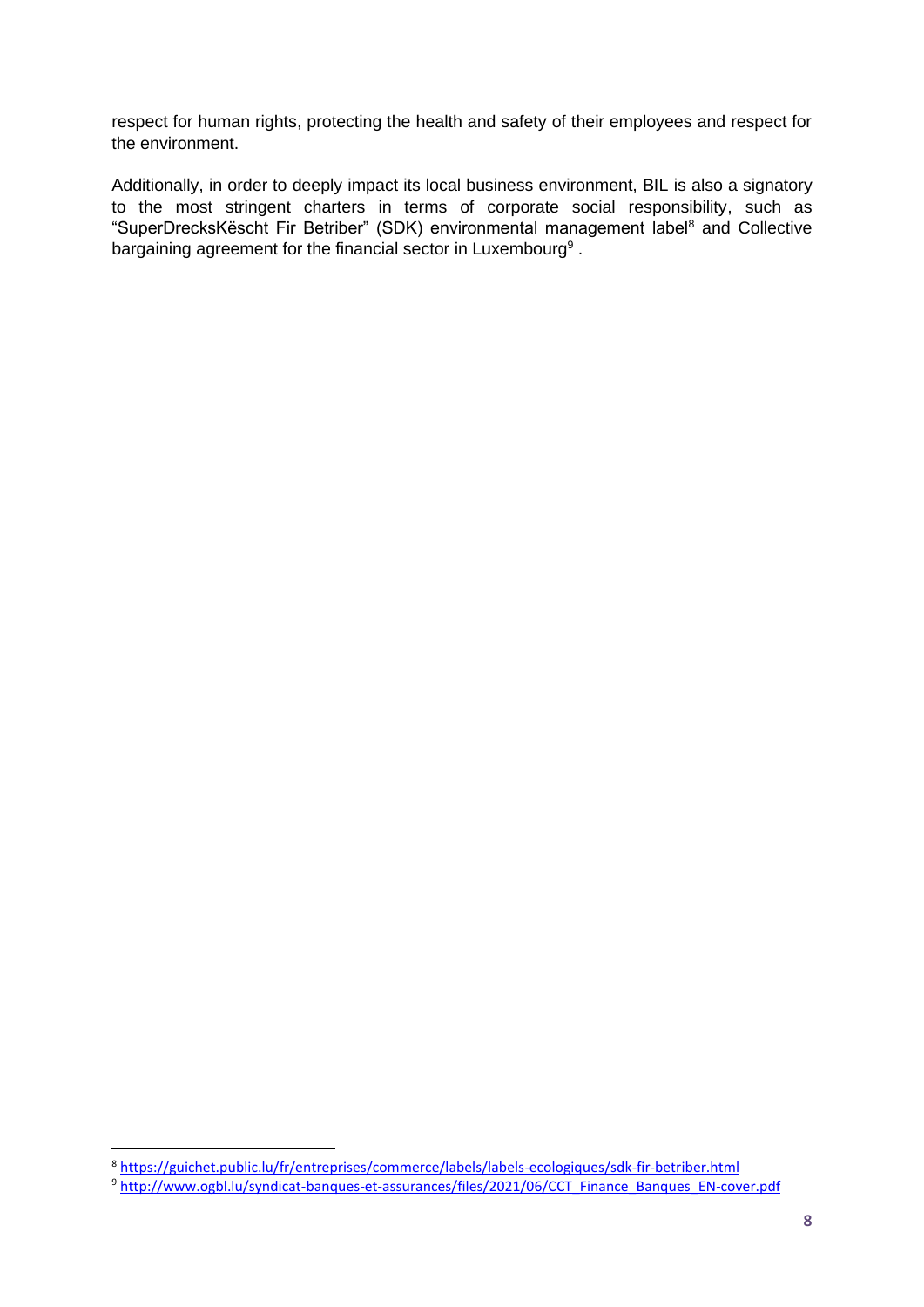# <span id="page-9-0"></span>GREEN BOND FRAMEWORK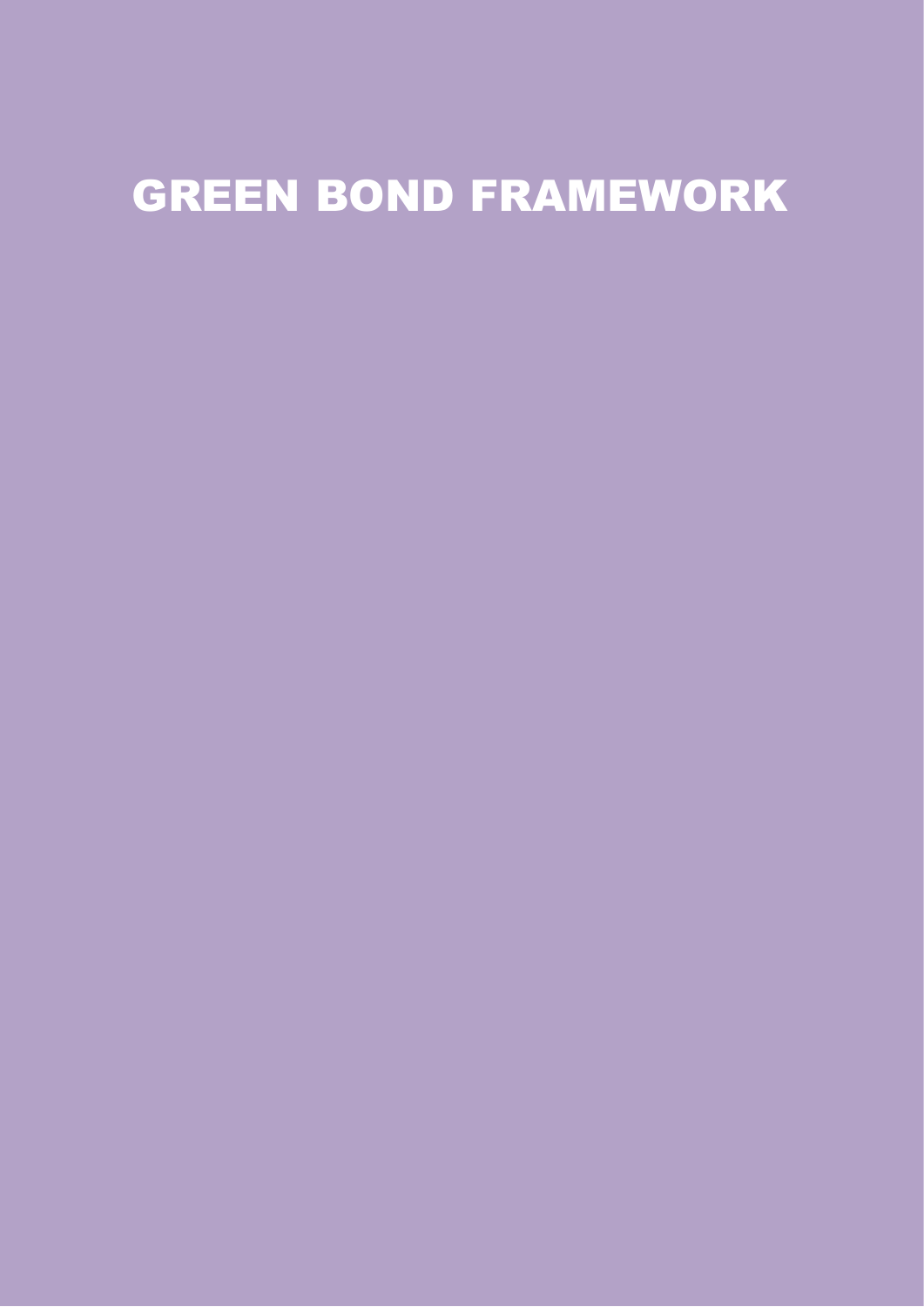By issuing Green Bonds, BIL has the opportunity to promote and support the long-term development of sustainable solutions through financing sustainable innovations and services in line with the UN Sustainable Development Goals (SDG) 2030 agenda.

As part of its sustainability strategy BIL has established this Green Bond Framework ("the Framework") with the goal to ensure that its clients have access to financing that helps them to pursue the transition to an environmentally sustainable future. The purpose of this Framework is to have a single robust methodology in place for the future issuance of green bonds.

With the implementation of this Framework BIL is committed to support the growth of the sustainable finance market, which it sees as a critical tool to meet the commitments of the Paris Agreement on global climate action and to address investors' willingness to finance sustainable activities.

As in Europe buildings account for 40% of energy consumed and 36% of energy-related direct and indirect greenhouse gas emissions it is clear the real estate sector has an important role to play in achieving the objectives set by the Paris Agreement. In this context BIL has established this Framework with a primary focus to channel financing towards energy-efficient real estate in Luxembourg.

Under this Framework BIL may issue different bond instruments including public bonds or private placements.

This Framework has been designed with the intention to reflect current best market practice. It is aligned with the Green Bond Principles, 2021 version (GBP), as published by the International Capital Market Association (ICMA)<sup>10</sup>.

In accordance with the Green Bond Principles, the Framework is composed of the four following core components:

- Use of proceeds
- Process for project evaluation and selection
- Management of proceeds
- Reporting

The Framework also follows the key recommendations for heightened transparency of the Green Bond Principles regarding (i) Green Bond Frameworks and (ii) External Review as further outlined under the External Review section below.

The Framework may be further updated or expanded from time to time to reflect future updates to the Green Bond Principles, best market practices, the evolving regulatory landscape (such as the EU Taxonomy Regulation (Regulation (EU) 2020/852)<sup>11</sup>, the EU Taxonomy Climate Delegated Act<sup>12</sup> and the planned EU Green Bond Standard) and evolutions in BIL's activities. These potential changes will either keep or improve the current levels of transparency and reporting described in the Framework.

[content/EN/TXT/?uri=uriserv:OJ.L\\_.2020.198.01.0013.01.ENG&toc=OJ:L:2020:198:TOC](https://eur-lex.europa.eu/legal-content/EN/TXT/?uri=uriserv:OJ.L_.2020.198.01.0013.01.ENG&toc=OJ:L:2020:198:TOC)

<span id="page-10-0"></span><sup>10</sup> <https://www.icmagroup.org/sustainable-finance/the-principles-guidelines-and-handbooks/>

<sup>11</sup> [https://eur-lex.europa.eu/legal-](https://eur-lex.europa.eu/legal-content/EN/TXT/?uri=uriserv:OJ.L_.2020.198.01.0013.01.ENG&toc=OJ:L:2020:198:TOC)

<sup>12</sup> [https://ec.europa.eu/info/law/sustainable-finance-taxonomy-regulation-eu-2020-852/amending-and](https://ec.europa.eu/info/law/sustainable-finance-taxonomy-regulation-eu-2020-852/amending-and-supplementary-acts/implementing-and-delegated-acts_en)[supplementary-acts/implementing-and-delegated-acts\\_en](https://ec.europa.eu/info/law/sustainable-finance-taxonomy-regulation-eu-2020-852/amending-and-supplementary-acts/implementing-and-delegated-acts_en)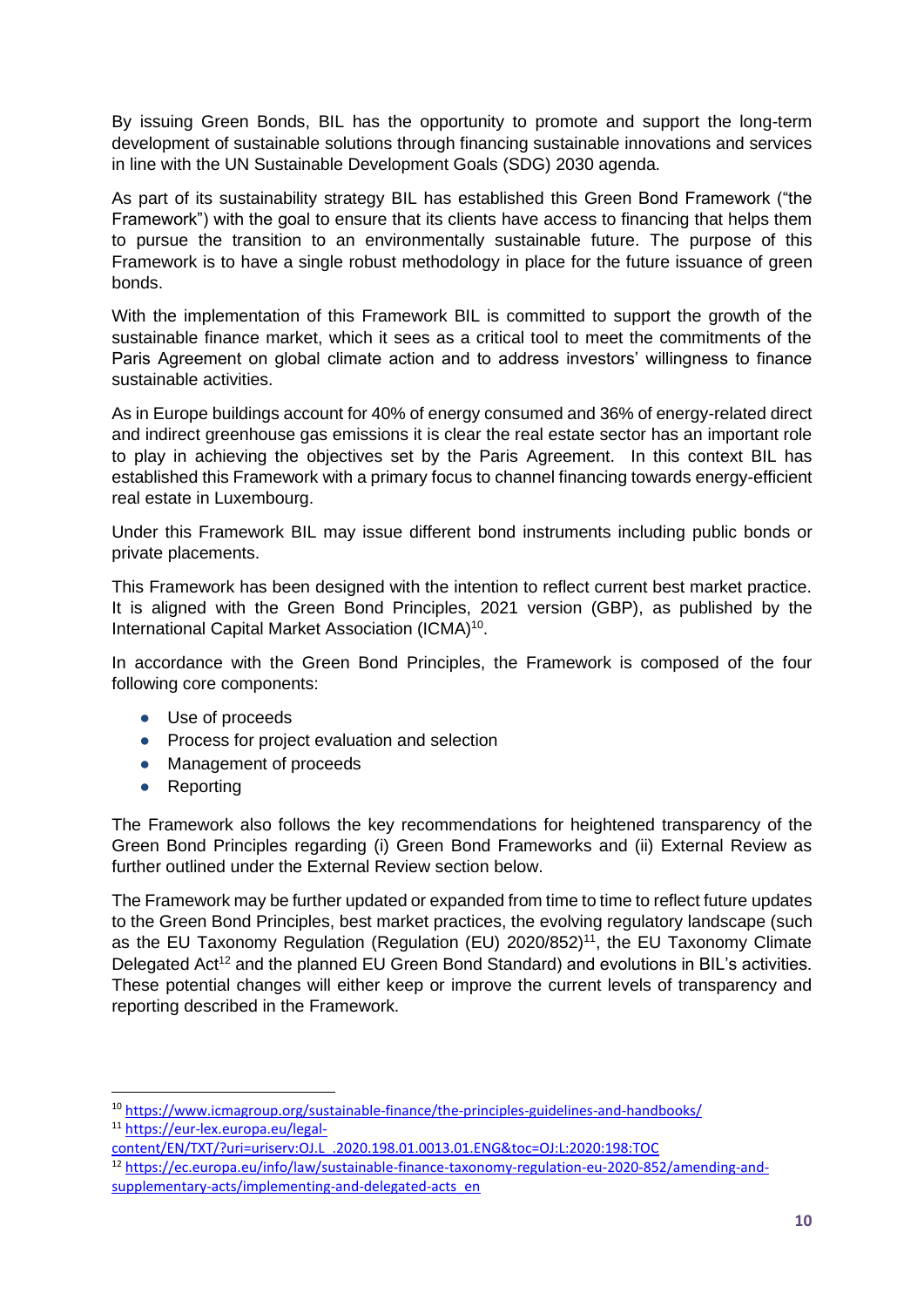#### **Use of proceeds**

An amount equivalent to the net proceeds of BIL's Green Bonds will be allocated exclusively to finance or refinance, in full or in part, new or existing loans (together "the Eligible Portfolio") that seek to achieve positive environmental impacts, notably substantially contribute to climate change mitigation, in accordance with the following eligibility criteria:

- a) Eligible loans must be located in Luxembourg;
- b) Eligible loans should meet at least one of the Eligibility Criteria as described in the table below.

| <b>Eligible</b><br><b>Project</b><br>Category | <b>Eligibility Criteria</b>                                                                                                                                                                                                                                                                                                          |
|-----------------------------------------------|--------------------------------------------------------------------------------------------------------------------------------------------------------------------------------------------------------------------------------------------------------------------------------------------------------------------------------------|
| Green<br><b>Buildings</b>                     | Financing of refurbishment, acquisition and ownership of existing and/or future<br>residential buildings in Luxembourg which meet at least one of the following<br>eligibility criteria:                                                                                                                                             |
|                                               | Buildings either with an Energy Performance Certificate (EPC) level at least equal<br>to "A" or belonging to the top 15% most energy-efficient buildings of the national<br>building stock and demonstrated by adequate evidence <sup>13</sup>                                                                                       |
|                                               | • Buildings with Primary Energy Demand (PED) at least 10% lower than the relevant<br>national threshold set for nearly zero-energy building (NZEB) requirements                                                                                                                                                                      |
|                                               | • Buildings that will achieve or have achieved, after refurbishment a reduction of<br>primary energy demand (PED) of at least 30 % in comparison to the performance<br>of the building before renovation or comply with the applicable requirements for<br>major renovations of the EPBD (Energy Performance of Buildings Directive) |

#### Exclusion criteria

On top of the exclusions specified in the BIL's SFDR policy regarding activities considered to be especially of high controversies due to their negative implications, loans that fall under the following activities will be ineligible as Use of Proceeds of aa Green Bond issue:

- Nuclear or fossil fuel generation (notably including thermal coal (extraction & power generation) and oil sands extraction)
- Controversial weapons (anti-personnel landmines, cluster bombs, depleted uranium weapons, chemical weapons, biological weapons and white phosphorous weapons)
- Gambling, casinos and related businesses
- Tobacco

<sup>&</sup>lt;sup>13</sup> BIL has engaged an external consultant to define the top 15% of the national building stock and NZEB-10% in Luxembourg. The results of the assessment will be published on BIL's website in the following section: <https://www.bil.com/en/bil-group/investor-relations/Pages/index.aspx>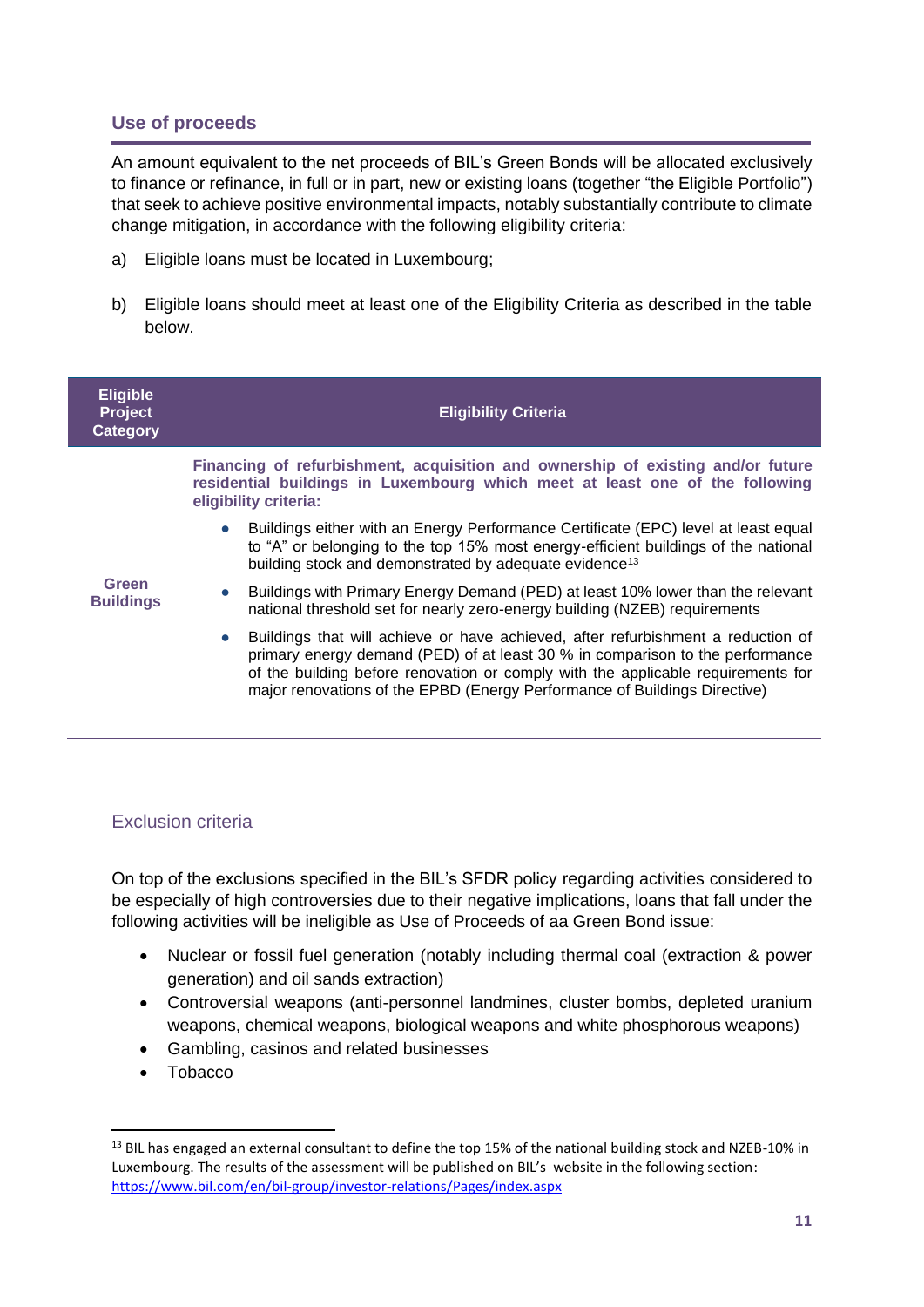BIL also excludes companies that violate the UN Global Compact principles.

Contribution to the United Nations Sustainable Development Goals and European Union Environmental Objectives

Eligible loans included in the Eligible Portfolio aim to support key sustainability objectives for BIL in line with its commitment of tangible contribution to Sustainable Development Goals. In accordance with the "High-Level Mapping to the Sustainable Development Goals" published by the International Capital Market Association (ICMA) in June 2020<sup>14</sup>, BIL presents hereunder the correspondence between the Eligible portfolio and the targeted Sustainable Development Goals:

| <b>Eligible Project</b><br><b>Category</b> | <b>Sustainable Development Goals Contribution</b><br>and some relevant UN SDG official targets                                                                                                                                                                                                                    |                                |
|--------------------------------------------|-------------------------------------------------------------------------------------------------------------------------------------------------------------------------------------------------------------------------------------------------------------------------------------------------------------------|--------------------------------|
|                                            | 7 – Affordable and clean energy<br>7.3 By 2030, double the global rate of improvement in energy<br>efficiency                                                                                                                                                                                                     | AFFORDABLE AND<br>CLEAN ENERGY |
| <b>Green</b><br><b>Buildings</b>           | 11 – Sustainable cities and communities<br>11.3 By 2030, enhance inclusive and sustainable urbanization<br>and capacity for participatory, integrated and sustainable<br>human settlement planning and management in all countries                                                                                |                                |
|                                            | 13 – Climate action<br>13.1 Strengthen resilience and adaptive capacity to climate-related<br>hazards and natural disasters in all countries<br>13.3 Improve education, awareness-raising and human and<br>institutional capacity on climate change mitigation, adaptation,<br>impact reduction and early warning | <b>13 GLIMATE</b>              |

In addition, the Eligible Portfolio also aims to substantially contribute to the EU Taxonomy environmental objective n°1 "Climate Change Mitigation" (Article 10) by improving energy efficiency, except for power generation activities as referred to in Article  $19(3)^{15}$ , notably focusing on the financing of the following economic activity, Acquisition and ownership of buildings (7.7).

#### <span id="page-12-0"></span>**Process for project evaluation and selection**

The Eligible Portfolio is expected to comply with local and international laws and regulations, including any applicable regulatory environmental and social requirements.

In addition, loans included in the Eligible Portfolio must comply with BIL's policies aimed at mitigating known material social risks including an anti-bribery and corruption policy,

<sup>14</sup> [https://www.icmagroup.org/sustainable-finance/the-principles-guidelines-and-handbooks/mapping-to-the](https://www.icmagroup.org/sustainable-finance/the-principles-guidelines-and-handbooks/mapping-to-the-sustainable-development-goals/)[sustainable-development-goals/](https://www.icmagroup.org/sustainable-finance/the-principles-guidelines-and-handbooks/mapping-to-the-sustainable-development-goals/)

<sup>15</sup> <https://eur-lex.europa.eu/legal-content/EN/TXT/HTML/?uri=CELEX:32020R0852&from=EN>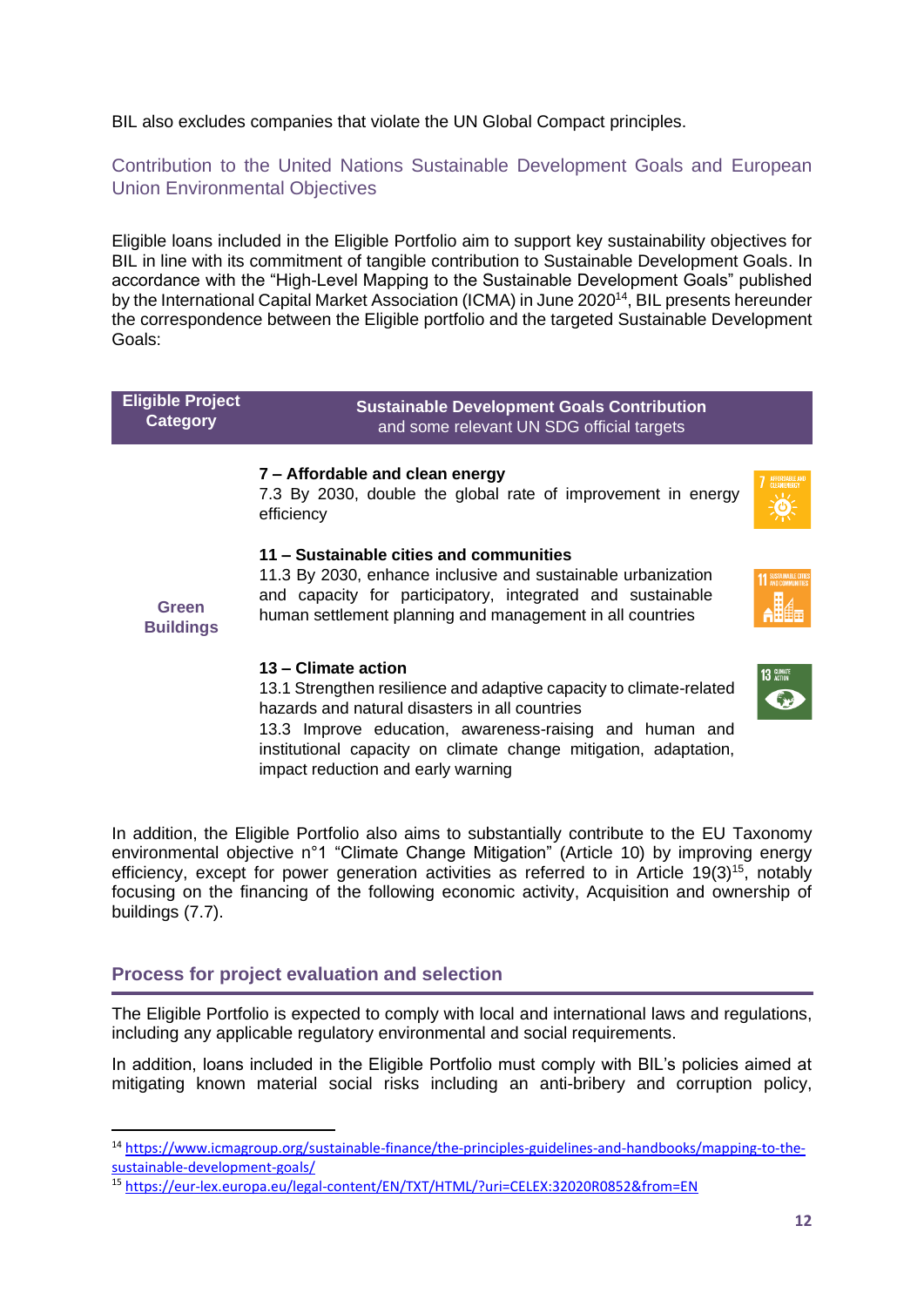whistleblowing charter, and conflicts of interest charter<sup>16</sup>. BIL has also recently extended the scope of its internal processes in order to mitigate potential Environmental risks and additional social risks with the implementation of a Code of Ethics, CSR Policy, ESG Policy and Sustainable Procurement Policy (in addition to a guide to the implementation of CSR policy by suppliers<sup>17</sup>). Potentially eligible loans are also assessed against BIL's regular credit policies including a strict code of conduct regarding tax transparency, security, confidentiality and the fight against money laundering, discrimination and the financing of terrorism.

The process for evaluation and selection of potentially eligible loans is set up as follows:

- The ALM department will make a pre-selection of eligible loans, based on the eligibility criteria as described in the Use of Proceeds section of the Framework.
- Based on the selected eligible loans provided by the ALM department, a dedicated Green Bond Committee will review whether the eligible loans qualify for the Eligible Portfolio.
- The Green Bond Committee will review and approve allocations of Green Bond proceeds to the Eligible Portfolio.

BIL has set up a dedicated Green Bond Committee, which among other tasks will ensure that the selected eligible loans comply with the criteria in this Framework. The Green Bond Committee is chaired by the Chief Financial Officer (chair of the Committee) and composed of the ALM Committee<sup>18</sup> completed by the Head of Sustainable Development and Head of Long Term Funding. The Green Bond Committee meets at least annually and is responsible for the following:

- Review and approve the selection of eligible loans included in the Eligible Portfolio based on the process for the evaluation and selection of the Eligible Portfolio described above;
- Monitor external reviews (Second Party Opinion and Independent Verifier) and external advisor(s);
- Review and approve the annual Green Bond reporting;
- As the case may be, address changes in the Eligible Portfolio and put forward potential alternative eligible loans;
- Monitor the evolutions of the sustainable finance regulation, such as the EU Taxonomy Regulation and the EU Green Bond Standard (EUGBS), on a best effort basis, with a view of potentially updating the Framework to the extent necessary. Such updates would only apply to Green bonds issued after the publication of the updated framework and new Second Party Opinion.

#### <span id="page-13-0"></span>**Management of Proceeds**

BIL's Green Bond Committee will track the proceeds and will monitor the allocation of the proceeds from Green Bonds to finance the Eligible Portfolio in in line with the commitments outlined in the Framework, in an aggregated portfolio approach. BIL aims to allocate the

<sup>16</sup> <https://www.bil.com/en/BIL-group/documentation/Pages/legal-documentation.aspx>

<sup>17</sup> <https://www.bil.com/Documents/brochures/charte-fournisseur-en.pdf>

<sup>&</sup>lt;sup>18</sup> [The](https://eur-lex.europa.eu/legal-content/EN/TXT/HTML/?uri=CELEX:32020R0852&from=EN) ALM Committee is currently composed of the Chief Executive Officer - Chief Financial Officer - Chief Risk Officer - Chief of Luxembourg Market and CIB – Head of Financial Markets - Head of Financial Risk Management - Head of Asset & Liability Management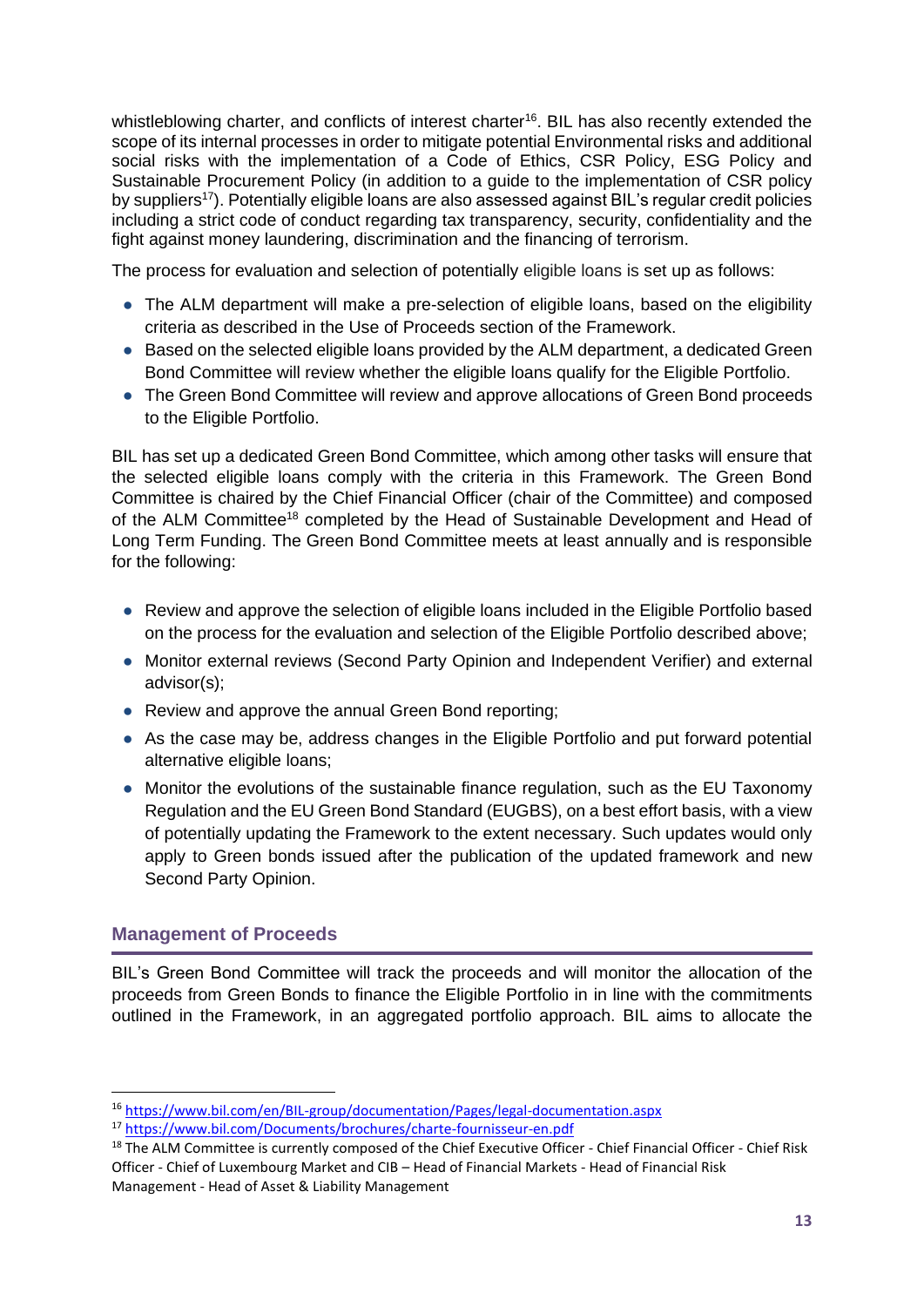proceeds of bond Instruments to the Eligible Portfolio rapidly after issuing bond instruments, ideally, and on a best effort basis, within 2 years of issuance.

BIL will strive, over time, to maintain an aggregate amount of eligible loans in the Eligible Portfolio that matches or exceeds the balance of net proceeds of all outstanding green bonds issued under the Framework. If for any reasons, any eligible loan or investment is no longer eligible or prematurely repaid, the Green Bond Committee will substitute such eligible loan or investment with other eligible loan(s) or investment(s) for an amount at least equivalent, as soon as practical once an appropriate substitution option has been identified.

Pending the allocation of proceeds to the Eligible Portfolio, unallocated proceeds will temporarily be invested in accordance with BIL's investment guidelines in cash, deposits and money market instruments or any other liquid short-term marketable instruments.

In case of refinancing, loans included in the Eligible Portfolio will have been originated no more than 3 calendar years prior to the issuance of Green Bonds.<sup>19</sup> An external auditor appointed by BIL will verify, on an annual basis, the proceeds allocated to the Eligible Portfolio and the remaining balance of unallocated proceeds.

#### <span id="page-14-0"></span>**Reporting**

Within one year from issuing any green bond under the Framework and annually thereof, BIL will report on the allocation of the proceeds of the green bond(s) in proportion to the Eligible Portfolio and associated environmental impact metrics, at least until an amount equal to the proceeds of all the outstanding green bonds has been fully allocated to the Eligible Portfolio, and in case of material changes to the Eligible Portfolio thereafter.

This reporting will be published on BIL's website in the following section: <https://www.bil.com/en/bil-group/investor-relations/Pages/index.aspx>

#### <span id="page-14-1"></span>Reporting on the allocation of the proceeds (allocation report)

BIL commits to report on the allocation of the proceeds of the green bonds issued under the Framework. The report will include indicators such as:

- An overview of the green bond(s) outstanding under the Framework;
- The size of the Eligible Portfolio:
- The balance of unallocated proceeds, if any;
- The amount or percentage of new and existing eligible loans, including the split by year of origination as well as the share of financing vs refinancing.

#### <span id="page-14-2"></span>Reporting on the environmental benefits (impact report)

BIL will provide reporting on relevant impact metrics for the Eligible Portfolio where available.

The impact report will include qualitative and, where feasible, quantitative information on the environmental outcomes of the Eligible Portfolio including output and impact indicators as detailed in the indicative indicators table provided below with a view of outlining the contribution of the eligible loans to the relevant EU Environmental Objective(s). This

<sup>&</sup>lt;sup>19</sup> For the avoidance of doubt, loans originated from the 1<sup>st</sup> January of the year of issuance will be considered as new financing.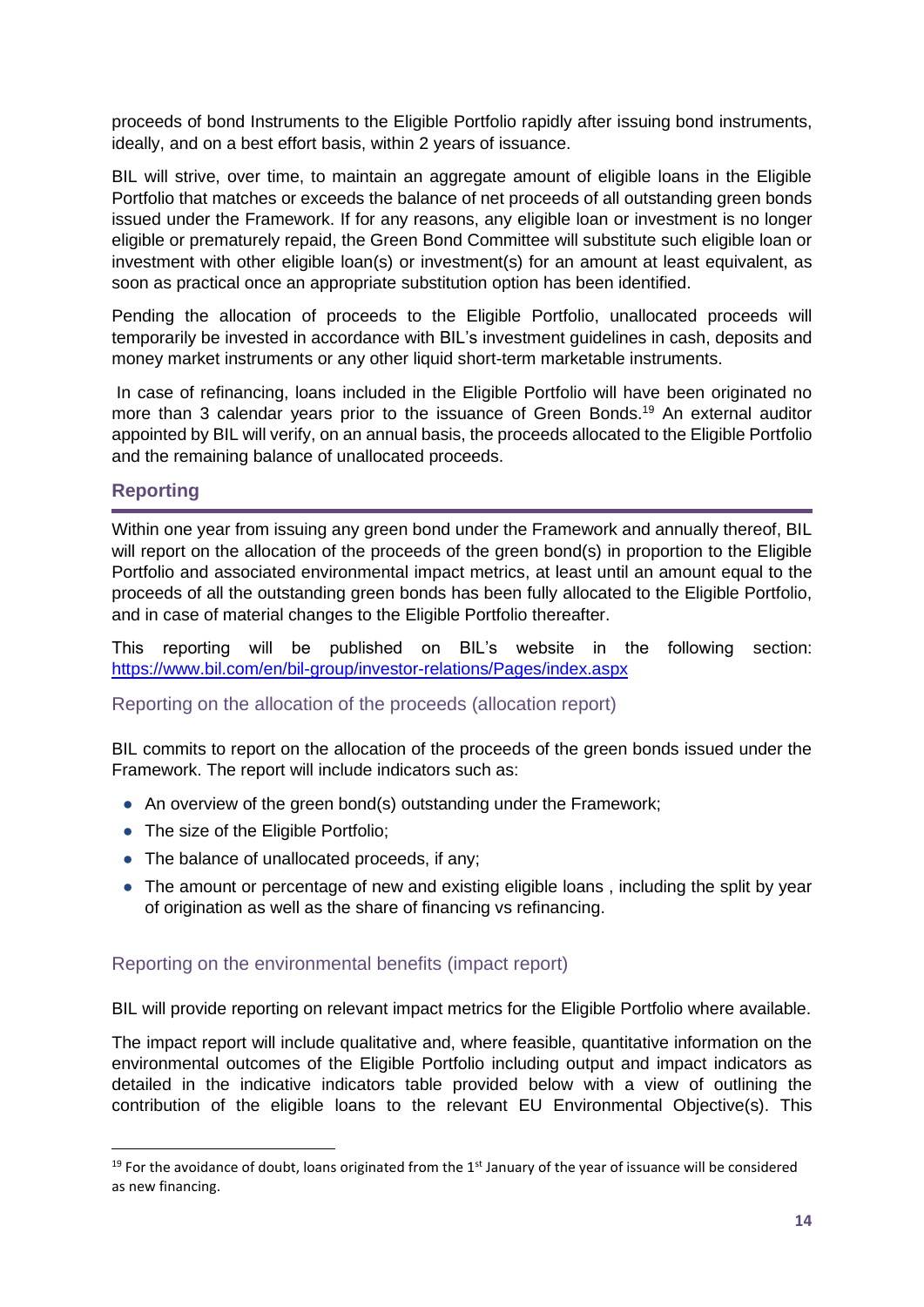environmental impact assessment will be performed with the assistance of external advisor(s) with relevant expertise on the basis of data provided by BIL.

BIL will aim to align its reporting with the model proposed by the Handbook - Harmonized Framework for Impact Reporting as published by the International Capital Markets Association  $(ICMA)^{20}$ .

| <b>Eligible</b><br>Project<br><b>Category</b> | <b>Indicative Impact indicators</b>                                                    |
|-----------------------------------------------|----------------------------------------------------------------------------------------|
|                                               | Estimated annual financed GHG emissions and avoided GHG emissions (tCO2e)<br>$\bullet$ |
| <b>Green</b><br><b>Buildings</b>              | Estimated ex-ante annual energy consumption and energy savings (KWh/sqm)<br>$\bullet$  |
|                                               | Number of buildings and estimated total floor area (sqm) financed<br>$\bullet$         |

#### <span id="page-15-0"></span>**External review**

#### <span id="page-15-1"></span>Second Party Opinion

Sustainalytics was commissioned to evaluate the Framework, its transparency and governance as well as its alignment with the Green Bond Principles, 2021 version (GBP), as published by the International Capital Market Association (ICMA).

The results of the evaluation are presented in a Second Party Opinion which is made available on BIL's website in the following section: [https://www.bil.com/en/bil-group/investor](https://www.bil.com/en/bil-group/investor-relations/Pages/index.aspx)[relations/Pages/index.aspx](https://www.bil.com/en/bil-group/investor-relations/Pages/index.aspx) 

BIL commits to have the Second Party Opinion reviewed in case of any material changes to the Framework.

#### <span id="page-15-2"></span>External Verification

BIL's annual Green Bond reporting will also be subject to verification by an external auditor until full allocation of the proceeds and in case of any material changes to the allocation.

The external auditor's assurance reports will be included in the annual reporting as disclosed on BIL's website in the following section: [https://www.bil.com/en/bil-group/investor](https://www.bil.com/en/bil-group/investor-relations/Pages/index.aspx)[relations/Pages/index.aspx](https://www.bil.com/en/bil-group/investor-relations/Pages/index.aspx) 

<sup>20</sup> <https://www.icmagroup.org/sustainable-finance/impact-reporting/>